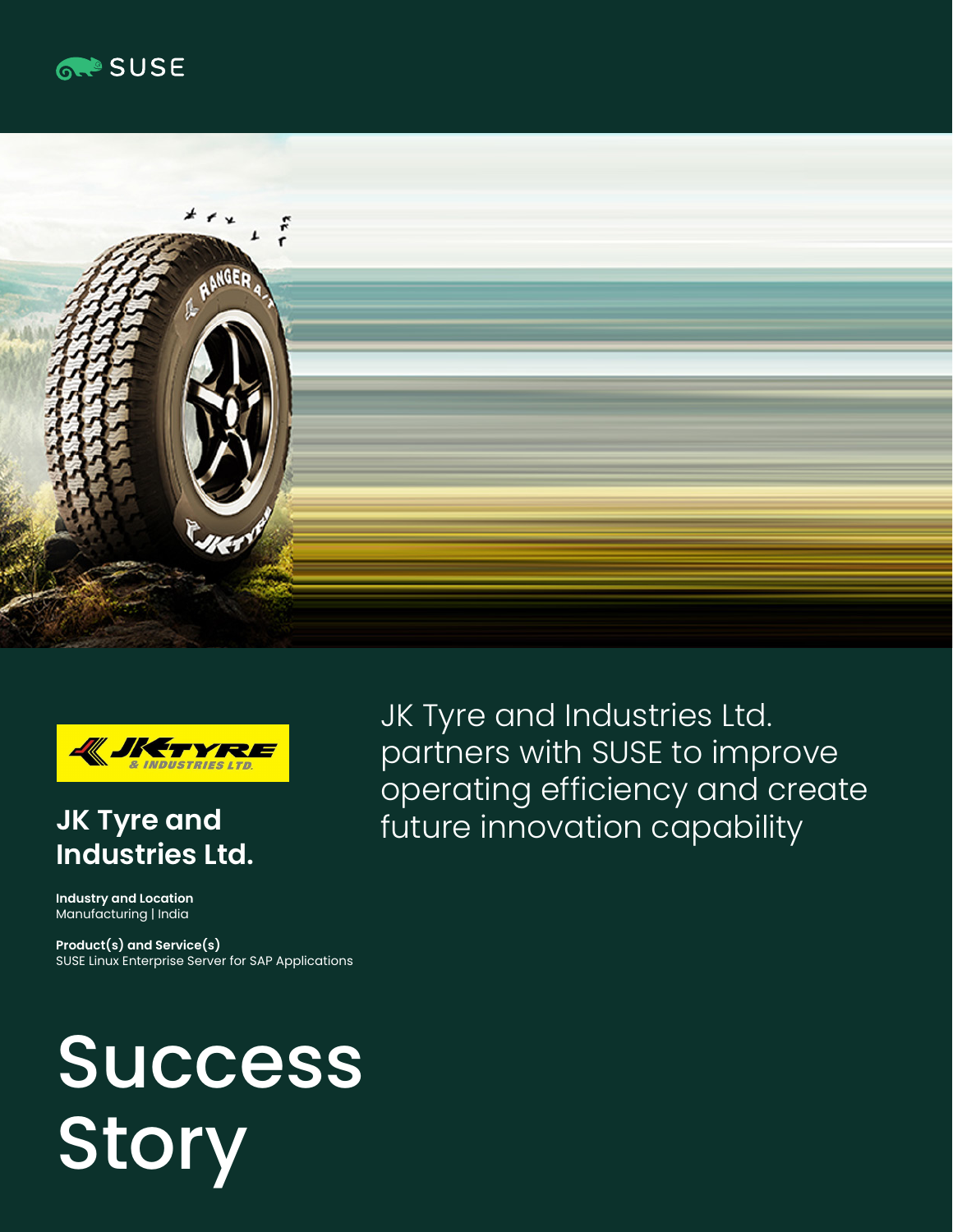

### **At-a-Glance**

JK Tyre and Industries Ltd. was looking to refresh its IT infrastructure and needed a solution that could support core SAP applications while taking minimal downtime to implement. The company migrated from its legacy Unix system to SUSE® Linux Enterprise Server for SAP Applications with a VMware virtualization layer. JK Tyre boosted its system availability to 100 percent, and is now preparing for the next stage of its SAP adoption of new age technologies.

# Introducing JK Tyre and Industries Ltd.

Founded in 1974 and headquartered in New Delhi, India, JK Tyre and Industries Ltd. is the undisputed market leader in truck and bus radial tires in India, with 138 selling locations and a 4,000+ strong dealer network served by nine plants in India and three plants in Mexico. With state-of-the-art modern production facilities in all of its manufacturing plants, the company produces around 32 million tires per year.

The company is widely recognized for its pioneering work in the manufacturing sector. It was the first Indian tire company to manufacture radial tires for the entire range of automobiles, including buses, trucks, light commercial vehicles, passenger cars, multi utility vehicles, and farm & OTR (Off The Road) vehicles. The company was awarded the 2010 Total Productive Maintenance (TPM) Excellence Award by the Japan Institute of Plant Maintenance (JIPM) for the



consistent efficiency of its manufacturing plants, and in 2017 it earned a Golden Peacock Environment Award for its work on sustainable rubber production.

JK Tyre and Industries Ltd. is widely recognized as being among India's most trusted and prestigious companies, as well as being 'India's only Tyre Superbrand', recently recognized as a Consumer Superbrand for the sixth time in a row. It is the preferred manufacturing partner of several leading automobile companies, including Volkswagen, General Motors, Maruti Suzuki, Nissan, Tata Motors, Ashok Leyland, Volvo-Eicher Commercial Vehicles, and Daimler AG.

#### **Challenge**

#### Making tracks

In a high-pressure, competitive industry like automobile parts manufacturing, companies must make use of every possible measure to keep costs low and efficiency high. This is no different for JK Tyre and Industries Ltd., which strongly defends its title as a global market leader in truck and bus radial tire production.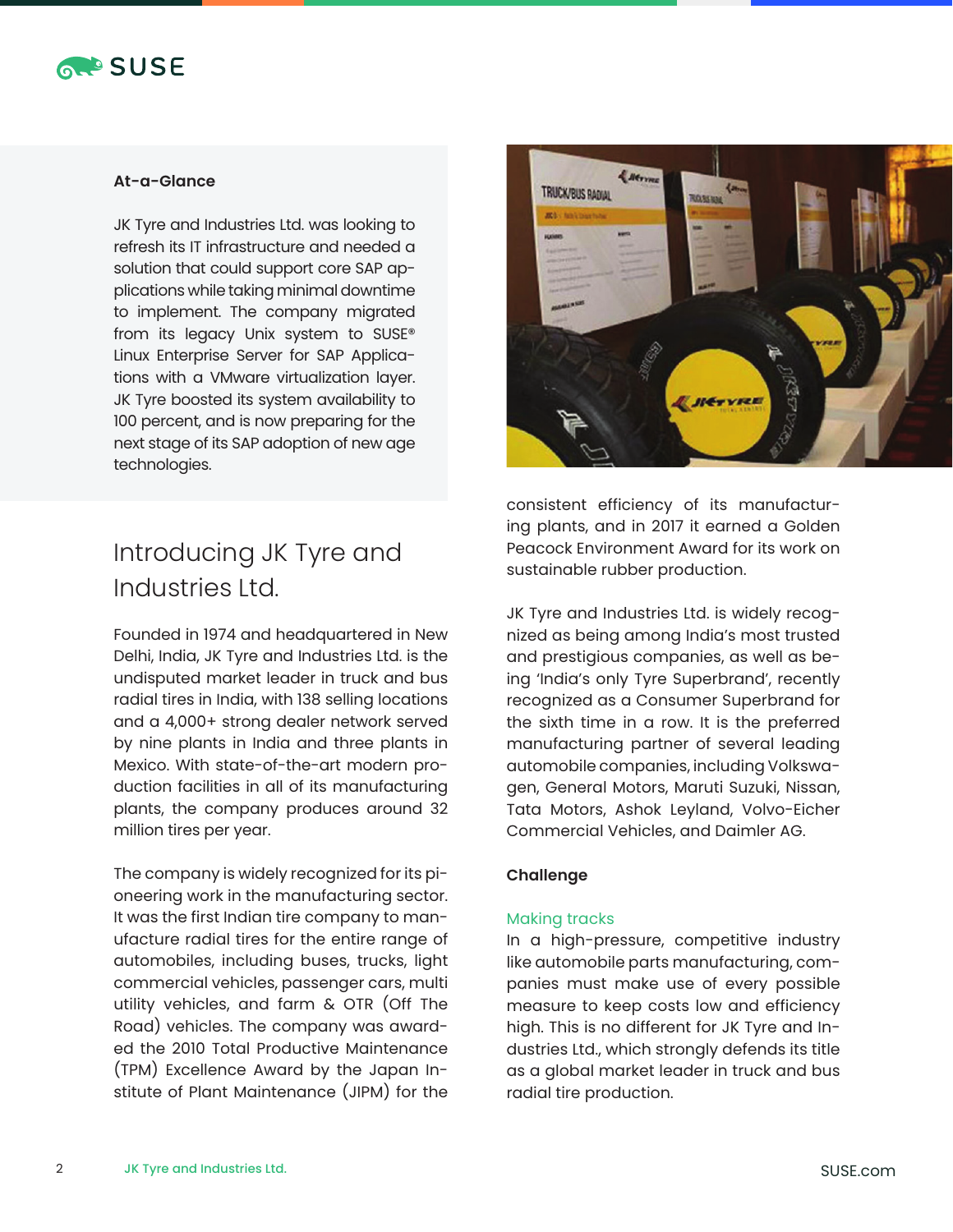

"Although the project took place over four months, the actual downtime for the migration process was minimal—we only had to take systems offline for 36 hours, which really minimized the impact on our business operations."

> **Deepak Gupta** General Manager—Information Technology JK Tyre and Industries Ltd.

To produce and distribute tires and rubber auto parts to a wide range of customers all around the world, JK Tyre requires efficient manufacturing processes and low-friction methods of coordinating with Original Equipment Manufacturers (OEMs), as well as dealers and distribution networks. In the race to stay ahead of its competitors, the company has long relied on a variety of SAP ERP applications to support rapid, reliable business processes and streamline its supply chain management.

Many of these core applications rely on SAP HANA, which enables the business to provide smart, business-focused services—including an external data portal which dealers can access to feed in their order predictions.

Deepak Gupta, General Manager—Information Technology for JK Tyre and Industries Ltd., explained: "We have relied on a wide variety of SAP applications including conventional modules, New Dimension Modules and new age SAP Technologies like SAP Cloud Platform for our business applications for the last ten years.

"These applications have been indispensable in enabling JK Tyre to gain increased efficiencies and new planning capabilities,

and are critical to the smooth functioning of the business. To keep JK Tyre working, we need the right database and the right operating system infrastructure to support these applications."

JK Tyre had previously been running its SAP applications on an Oracle database, but the company realized that, within the next few years, this database could potentially not be supported by SAP. With this in mind, and due to ageing hardware, JK Tyre decided to make the move to SAP HANA, opening the door to further efficiency improvements and technology upgrades.

"As we were already on the lookout for a hardware change, and support for Oracle was running out, it seemed like the perfect time to move to SAP HANA" said Deepak Gupta. "As a proprietary software of SAP, SAP HANA allows us to make even greater use of SAP applications."

#### Wear and tear

The legacy IT infrastructure that JK Tyre used to support its SAP applications was approaching end-of-life, and could potentially have slowed down key business operations. To harmonize its planned software upgrade, the company was looking for a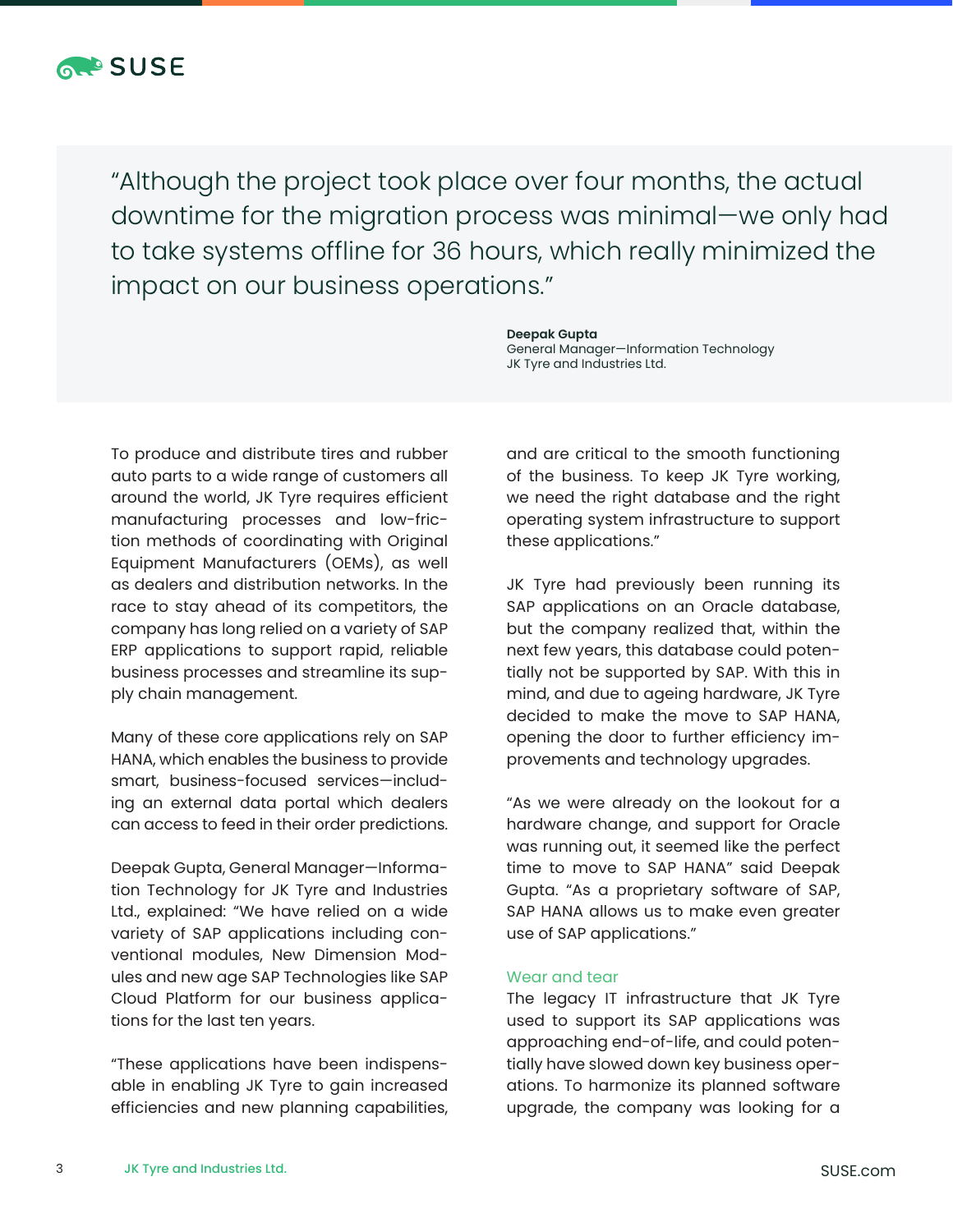

complete hardware and software refresh that would provide a safe home for its SAP database and keep its crucial SAP applications running smoothly.

JK Tyre opted for a cluster of HPE servers as the hardware basis of its new systems, but it needed a stable, reliable operating system to tie everything together.

With 98 percent of its business applications running on SAP ERP, JK Tyre required an IT provider whose infrastructure was tightly integrated with the SAP architecture, for a rapid and simple migration of its systems. As many of its critical applications were SAP-dependent, the company also needed to maximize uptime both during the implementation and for long-term operations.

To continue to support these essential functions, the company wanted an infrastructure provider that could minimize downtime and provide tight integration with its existing SAP applications.

JK Tyre's previous system ran on HP-UX, an HPE operating system—so it would have been easy to simply opt for another HPE solution. But to ensure it was taking advantage of the best possible operating system, JK Tyre assessed a variety of different providers, including Red Hat, HPE, IBM and SUSE.

Deepak Gupta explained: "Our SAP applications run through the entire supply chain, and every department is in some way dependent on them; from procurement, to manufacturing, to collections, to sales. We needed a solution we could rely on to run our mission critical enterprise applications without any downtime, and we wanted something that would integrate tightly with these crucial SAP systems, and remain available 24 hours a day, seven days a week. After considering all these factors, the SUSE solution just seemed like the natural choice."

#### **Solution**

#### A tightly integrated solution

Following an in-depth evaluation of the potential operating systems, JK Tyre selected SUSE Linux Enterprise Server for SAP Applications, running on HPE hardware. Deepak Gupta remarked: "Throughout our research, SUSE Linux Enterprise Server always came out on top. SUSE Linux Enterprise Server for SAP Applications has the tight integration with SAP systems that we need to support our vital business applications, and SUSE had the competency we needed to reduce migration downtime for minimal impact on production.

"On top of that, the strong partnership between SUSE and SAP means it is possible for us to make maintenance requests to SAP via a window in the SUSE interface. Being able to access support for our SAP applications through a single pane of glass represents valuable streamlining, and it's a mark of how well-integrated SUSE is with SAP. That level of trust signalled to us that we were making the right choice by investing in SUSE Linux Enterprise Server for SAP Applications."

"SUSE Linux Enterprise Server for SAP Applications has the tight integration with SAP systems that we need to support our vital business applications, and SUSE had the competency we needed to reduce migration downtime for minimal impact on production."

**Sharad Agarwal** Head—Information Technology JK Tyre and Industries Ltd.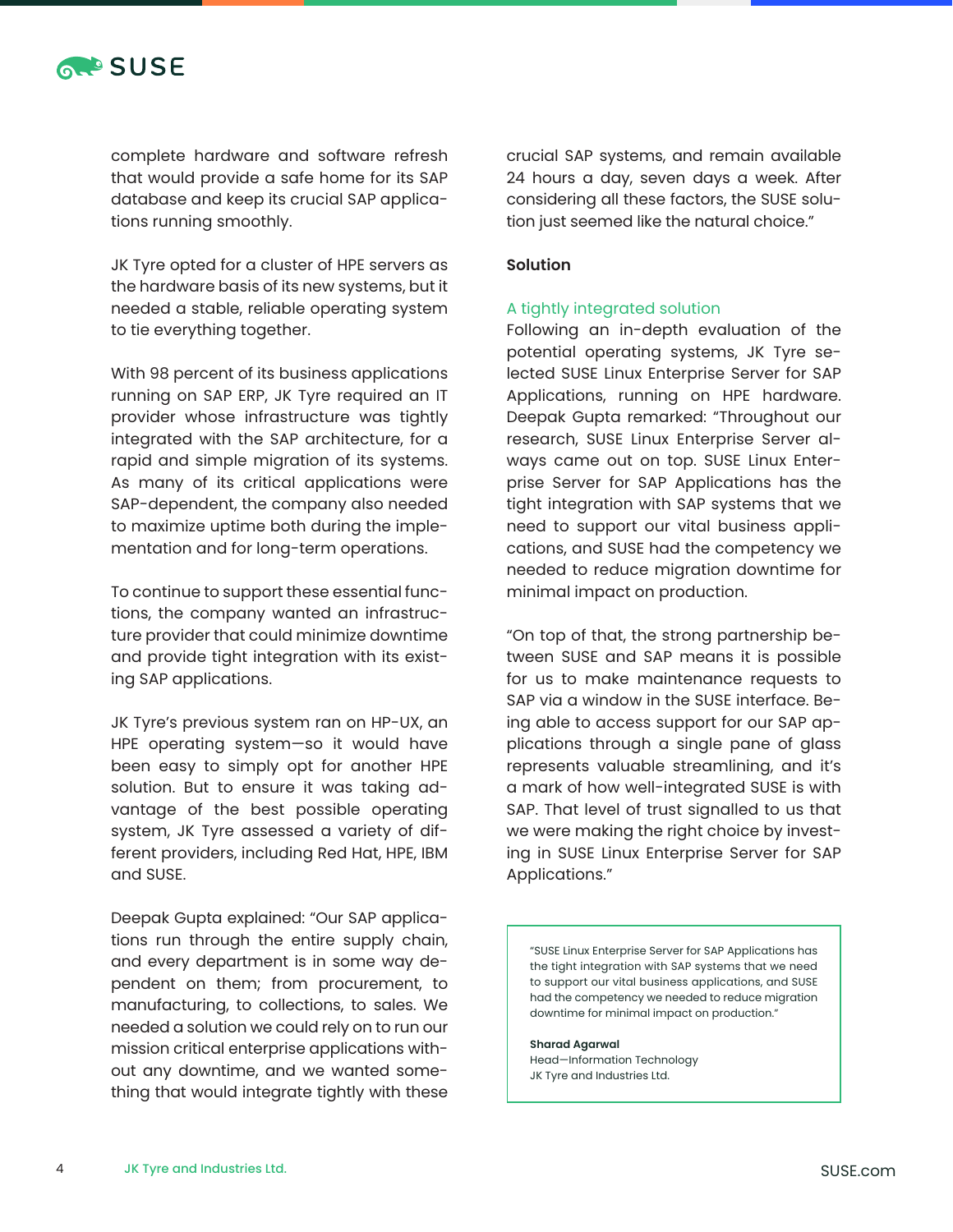

Over the course of the four-month implementation period, JK Tyre and its business partners carried out the migration of its systems and data from the previous Unix system onto SUSE Linux Enterprise Server for SAP Applications, as well as introducing a VMware virtualization layer to protect its applications.

"Although the project took place over four months, the actual downtime for the migration process was minimal—we only had to take systems offline for 36 hours, which really minimized the impact on our business operations," said Deepak Gupta. "We were also impressed by how smoothly the SUSE operating system integrated with our VMware environment. The stability and broad compatibility of SUSE Linux Enterprise Server for SAP Applications means that we can be confident about future expansions and updates to our IT infrastructure, so long as we have the SUSE solution as a base."

#### **Results**

#### Frictionless efficiency

With its migration to SUSE Linux Enterprise Server for SAP Applications complete, JK Tyre is now home to one of the largest enterprise computer systems in the automobile parts industry, with 27 terabytes of RAM, arranged into a three-tier landscape to optimize resources.

The move to running its SAP applications on SUSE Linux Enterprise Server has given JK Tyre an impressive boost to its efficiency and productivity, enabling the company to focus on staying ahead of the competition.

Deepak Gupta elaborated: "Since moving to SUSE Linux Enterprise Server for SAP Applications, we estimate that user productivity has gone up by between 20 and 30 percent. SUSE has delivered the reliability we were looking for—in fact, uptime has risen from 98 percent to 100 percent. While the low total cost of ownership for SUSE Linux Enterprise Server for SAP Applications meant it made up a very small fraction of our investment spend, it has had an enormous impact on the business."

Employees throughout JK Tyre are also enjoying the new operating system's ease of use. "The user experience for our staff is great, and this has made it even easier to carry out and monitor all of our crucial business processes," added Deepak Gupta. "The updates are slick, and it is very easy to patch and tweak systems. This positive user experience has had a knock-on effect, making interactions with our business partners much smoother, and bringing better products to our end-customers more quickly."

#### Supporting innovation

JK Tyre also enjoys technical support from SUSE itself, whenever the need should arise. Sharad Agarwal, Head—Information Technology at JK Tyre and Industries, remarked: "Our relationship with the SUSE team has been great, and we know we can rely on their top-class IT support. However, their product is so reliable, we have not needed any support from them as yet—we haven't experienced a single bug, problem or outage since deploying the SUSE solution! With this kind of reliability, SUSE Linux Enterprise Server for SAP Applications just works quietly in the background without us having to worry about a thing.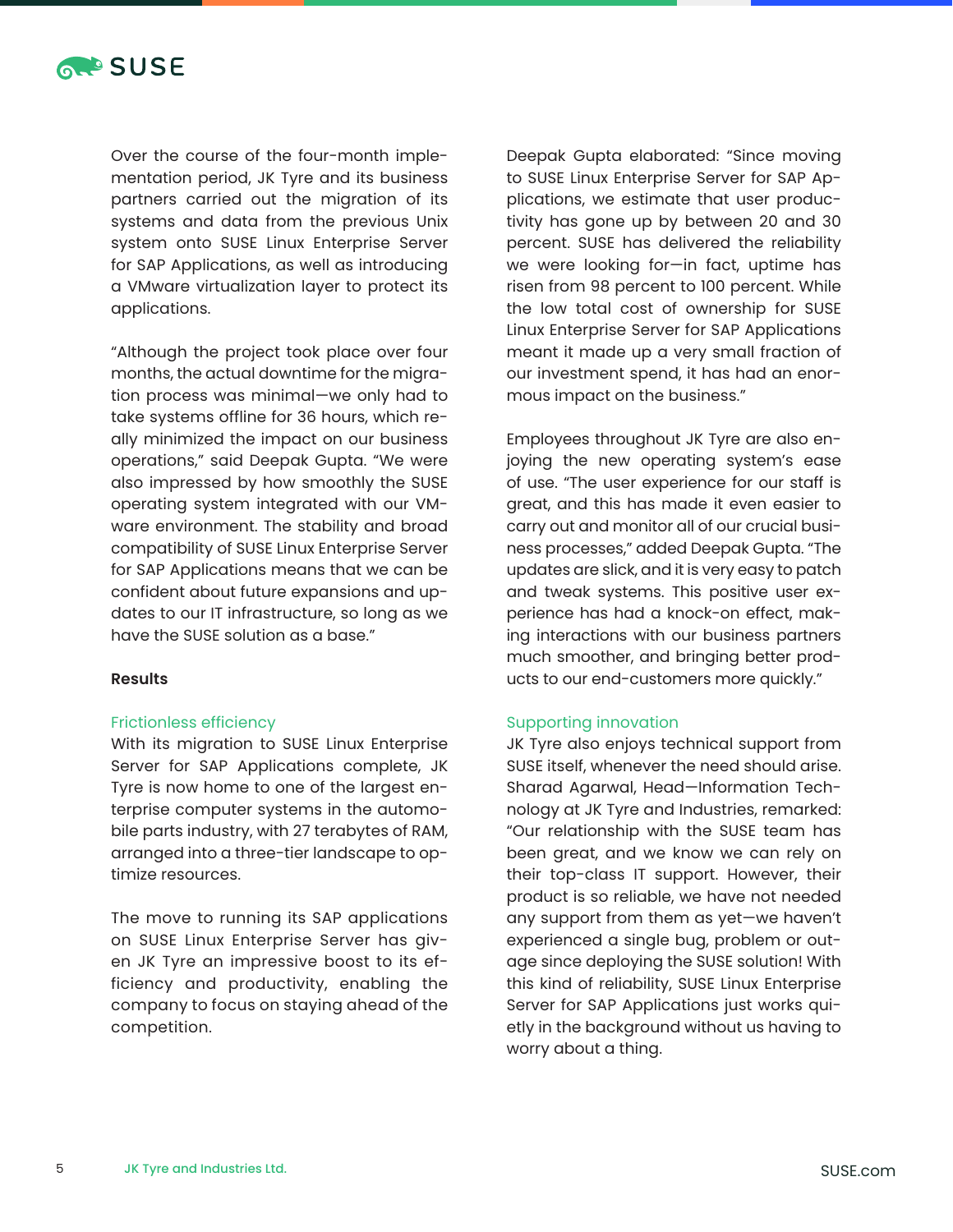

"What we do notice, however, is the superior function of SAP HANA, which SUSE has enabled us to enjoy. The superior compression, speed and agility of the database is already improving business efficiency. Process cycle times have dropped from three minutes down to just one, while reports that used to take 10 minutes are completed in just sixty seconds. This significantly improves the experience for the end user, helping our staff and partners to be more productive."

Moving to SUSE Linux Enterprise Server for SAP Applications has opened the door for JK Tyre to explore a new world of advanced SAP functionality. The company is currently evaluating a move onto SAP S/4HANA as a next step, and is investigating the possibility of leveraging AI, Machine Learning and Internet of Things (IoT) technology for new technological capabilities.

Deepak Gupta elaborated: "At JK Tyre, we take pride in being a leading organization that stays ahead of the curve. We are currently working on moving our systems onto SAP S/4HANA, to prepare the company for even more advanced technology. For instance, by using machine learning programs throughout the business, we will be able to further boost our productivity, and improve the level of service for our business partners and customers. We are also looking into the possibility of predictive maintenance for our machines on the factory floor, to address weak points before they become a problem, and reduce the risk of expensive production delays."

Deepak Gupta concluded: "With SUSE Linux Enterprise Server for SAP Applications supporting our growing network, and the SUSE IT team on hand to support us, we are ready to continue innovating and delivering increased value to our customers around the world."

#### **Benefits**

- + Boosts productivity by up to 30%
- + Ensures 100% availability
- + Supports core SAP applications for continued innovation

## **Find out how SUSE can help you become an innovation hero!**

- Sales-Inquiries-APAC@suse.com
- Sales-Inquiries-EMEA@suse.com
- Sales-Inquiries-LATAM@suse.com
- Sales-Inquiries-NA@suse.com